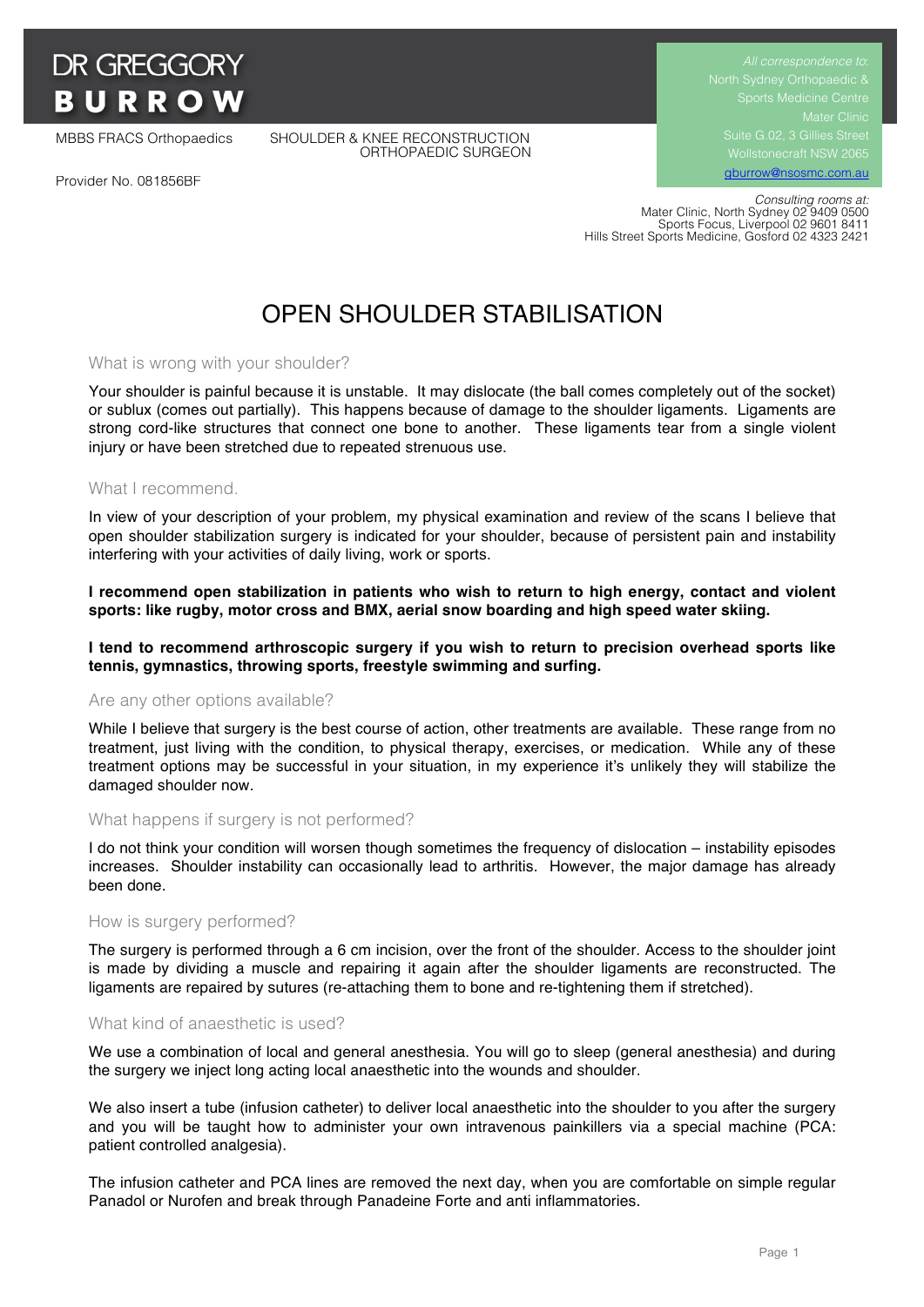## What is it like when you wake up?

You will wake up in the recovery room after your surgery. Your arm will be in a special sling. It supports your arm, and through an attached ice pack helps control pain and swelling.

## How long will you stay in hospital?

Patients enter the hospital in the morning, have the surgery and stay overnight. About 20% of patients go home the same day. Whether you stay overnight or go home will depend on how you feel after the surgery.

## What about complications?

Complications can occur. Fortunately these are rare. The most common complication involves injury to nerves around the shoulder. Usually these occur due to pressure as we spread apart the muscles around the shoulder so that we can see the joint's interior. These usually resolve in 2 days to 6 weeks. This occurs in less than 1% of patients. Infection can occur, less than 1%, and may require oral antibiotics, antibiotics by injection and even surgery and hospitalization.

## How successful is the surgery?

This type of surgery is reliably successful about 95% of the time, there is a 5% chance of the repair not tightening the shoulder enough that it may continue to slip to some degree (this may be only slightly or occasionally bothersome to you). On returning to contact sports (rugby, league, water-skiing or snow boarding) there is a 10-15% risk of a new injury over a 5 year period.. This is sometimes a once only event and does not always require further surgery.

The aim of surgery is to restore stability to your shoulder both for activities of daily living and sports.

#### When can you return to routine activities?

You will be able to use your fingers, wrist and elbow immediately after surgery. You may shower 24 hours after surgery with a waterproof dressing. You can walk outdoors, write and cook within a few days. You must be careful not to lift more than 2kg with your operated arm for about 4 months.

## When can you return to work?

For office jobs I recommend taking 1-2 weeks off work. When you return to work your arm will be in a sling (6 weeks after surgery), but you should be able to manage as long as you do no lifting, pushing, pulling or carrying. Take the sling off when seated and your arm is supported.

Most patients can start light duty work involving no lifting, pushing, pulling or carrying more than 2kgs, 6 weeks after surgery. Work at waist level and 5kgs of lifting is started 4 months after surgery. You will generally need 3-6 months of recovery before beginning work at shoulder height and above.

## How is the shoulder rehabilitated?

Generally you can take the arm out of the sling and you can use the arm for eating, paper and computer work. I don't want you to move the shoulder very much, apart from some specific exercises, you'll be taught.

You can move your hand to your mouth /ear to your thigh area.

You may enjoy walking after 2 weeks, then stationary bicycle riding within 2 months. Jogging and regular bicycle riding can start 3 months from surgery, as can gentle golf strokes. Swimming, running, and tennis groundstrokes start 4-6 months after surgery. Return to overhead throwing, tennis strokes and contact sports require at least 6 months of rehabilitation.

No treadmill at the gym for 4 moths.